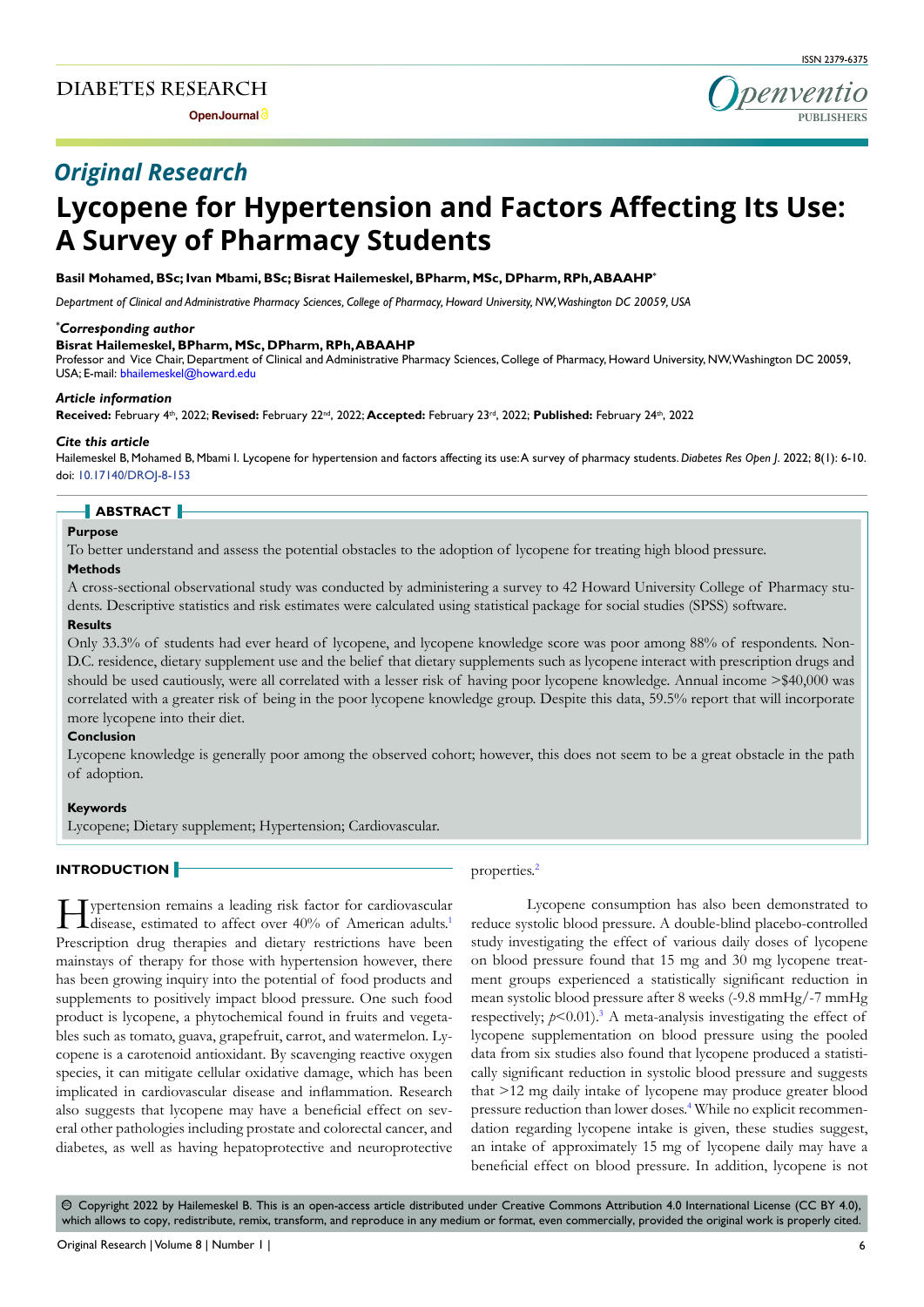

known to have significant drug-drug interactions or adverse effects, although some sources caution against taking lycopene in the weeks leading up to a surgery due to lycopene's antiplatelet effect, which is comparable to that of aspirin 81 mg.<sup>5</sup> There does not seem to be a consensus on the effect of lycopene supplementation in pregnant women. One study suggests that pregnant women avoid lycopene supplements due to an increased risk of premature birth and low birth weight,<sup>6</sup> while another suggests significantly improved perinatal outcomes in lycopene supplemented mothers.<sup>7</sup> In addition to this, it should be noted that no study that examines the effects of lycopene intake in pediatric populations exists. Despite these warnings, lycopene has consistently been found to have a favorable toxicity profile, even in cases of excessive ingestion.

It is thought that Lycopene's anti-hypertensive effect is due its ability to mitigate oxidative damage to vascular endothelial cells and to promote the expression of endothelial nitric oxide synthase. Due to this antihypertensive effect, lycopene supplementation may hold use as an adjunct to mainstay therapy or as a nonprescription option for those with mildly elevated blood pressure. In the current body of literature, data specifically concerning the public knowledge and attitudes towards lycopene are scarce. To better understand obstacles to the adoption of lycopene use in this capacity, and to understand the demographic factors that affect the attitudes towards its use and lycopene knowledge, survey data was collected from Howard University College of Pharmacy students and analyzed.

#### **METHODS**

A survey was administered to 42 students attending Howard University College of Pharmacy. The survey questions were designed to collect information on demographics, personal lifestyle, opinions, and lycopene knowledge. All question responses were categorical in nature. Cross-tabulation was facilitated by recoding responses into two categories for each question. Descriptive statistics and relative risks were calculated using the statistical package for social studies (SPSS) software, version 28.0.1.0 (142). For relative risks, a 95% confidence interval that excluded 1 was considered statistically significant.

#### **RESULTS**

#### **Demographics and Work Experience**

The demographic and work experience data shows that 73.5% of survey respondents were under the age of 26, and more than twothirds were female. Of those surveyed, 81% report having earned a bachelor of arts (BA) or bachelor of science (BSc). The proportion of respondents that reside outside of D.C., Maryland or Virginia (DMV) is 42.9%, while 31% reside in the DMV. The proportion of respondents that have worked either a full-time or part-time job is 88%. Two-thirds of respondents have worked in medical prescription (Rx) related or other healthcare jobs. The proportion of respondents that have worked for at least 1-year is 97.6%. The proportion of respondents that report having worked either parttime or full-time jobs is 88.1%, and 21.4% report that they are currently working. Lastly, 73.9% of respondents report an annual income of less than \$40,000 (Table 1).

|                               |                  | N (%)      |  |
|-------------------------------|------------------|------------|--|
| Patient's age (in years)      | $21 - 23$        | 14 (33%)   |  |
|                               | 24-26            | 17 (40.5%) |  |
|                               | 27-29            | 5(11.9%)   |  |
|                               | >29              | 6(14.3%)   |  |
| Gender                        | Male             | 15 (35.7%) |  |
|                               | Female           | 27 (64.3%) |  |
| Highest education<br>attained | Some college     | 1(2.4%)    |  |
|                               | Associate degree | 1(2.4%)    |  |
|                               | <b>BA/BSC</b>    | 34 (81%)   |  |
|                               | MSC/MA           | 4(9.5%)    |  |
|                               | PHD/Professional | 2(4.8%)    |  |
|                               | Washington D.C.  | 4 (9.5%)   |  |
|                               | Maryland         | 13(31%)    |  |
| Place of residence            | Virginia         | 16(16.7%)  |  |
|                               | Other states     | 18 (42.9%) |  |

#### **Opinion-Based Survey Questions**

Respondents were asked to rank their agreement with the above opinion-based survey questions on a 4-point scale (strongly agree/ agree/disagree/strongly disagree). The responses to each question were then grouped into those who agreed and those who disagreed.

|                    |                      | N(%)         |
|--------------------|----------------------|--------------|
|                    | Never worked         | 2(4.8%)      |
| Work experience    | Short term           | 3(7.1%)      |
|                    | Part-time            | 16(38.1%)    |
|                    | Full-time            | 21 (50%)     |
| Type of job worked | RX related           | 16(38.1%)    |
|                    | Other healthcare     | 12 (28.6%)   |
|                    | Non-healthcare       | 13(31%)      |
|                    | Not applicable       | 1(2.4%)      |
| Annual income      | < 10,000             | 13(31%)      |
|                    | \$10,001-\$20,000    | 7 (16.7%)    |
|                    | \$20,001-\$30,000    | 6(14.3%)     |
|                    | \$30,001-\$40,000    | 5(11.9%)     |
|                    | $>$ \$40,000         | 1126.2%      |
| Years worked       | Never worked         | (2.4%)       |
|                    | I-2-years            | 19 (45.2%)   |
|                    | 3-4-years            | 11(26.2%)    |
|                    | >4-years             | 11 (26.2 5%) |
|                    | Yes                  | 9(21.4%)     |
| Currently working  | No, But plan to soon | 18 (42.9%)   |
|                    | No, no plan to work  | 15 (35.7%)   |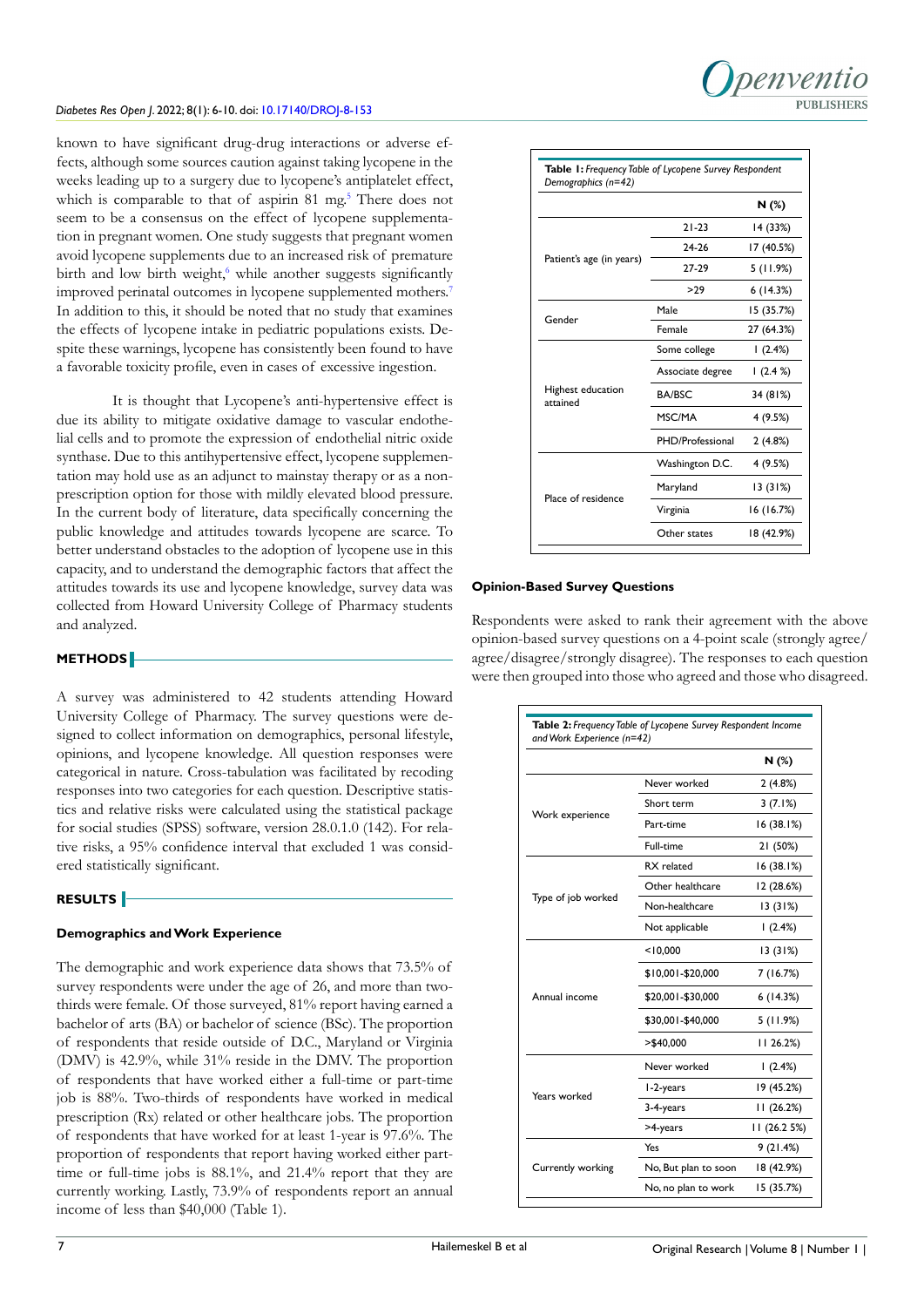Question 1 asks respondents to evaluate their own knowledge on dietary supplements. The proportion of respondents that claim to be comfortable in their dietary supplement knowledge is 59.5%, however, a still substantial proportion report not feeling comfortable. Question 2 asks respondents about their history interacting with patients as it relates to dietary supplements, and 66.6% of respondents report disagreement with this question. Question 3 asks respondents if they are currently taking dietary supplements, which saw an even split between agreement and disagreement. Question 4 asked if respondents had taken dietary supplements in the past, to which 69% indicated agreement. Question 5 asks if respondents are concerned about lycopene and potential drug interactions. Respondents overwhelmingly believe that lycopene interacts with prescription drugs, with 92.9% indicating agreement. Question 6 simply poll's respondents as to whether they have ever heard about lycopene, to which 33.3% report agreeing. Question 7 asks if respondents are comfortable with recommending lycopene and if it and other natural substances should be first line therapy for treating mild hypertension (HTN). The proportion of respondents that disagree with this statement is 59.5%, while a substantial minority agree. Finally, question 8 asks respondents whether they now personally have the intention of increasing their dietary lycopene intake for health purposes, to which 59.5% agreed and a substantial minority disagreed (Table 2).

#### **Lycopene Knowledge Score**

Respondents' lycopene knowledge score was measured by recording their responses to a series of three statements. Each respondent was awarded a score of 0-3 for each question depending on their level of agreement with each correct statement. The total lycopene knowledge score was the sum of the scores for each statement. The frequency table for each total score is recorded above. Thereafter, respondents were categorized into poor or good lycopene knowledge groups based on their total scores. If a respondent scored 6 or less, then they were placed in the poor knowledge group, and if they scored 7 or higher, then they were placed in the good knowledge group. Results show that 88% of respondents have poor lycopene knowledge (Table 3).

#### **Risk Estimate**

The relative risk of respondents being in the poor lycopene knowledge group between demographic categories and survey questions was calculated, along with the 95% confidence interval of the relative risk. Between all the demographic factors and survey responses collected, four were found to have statistically significant relative risks. The first of these significant relative risks is the relative risk of being in the poor lycopene knowledge category in the non-D.C. resident group compared to the D.C. resident group, and the relative risk was found to be 0.87. Next, the relative risk of being in the poor lycopene knowledge group in the >\$40,000 income level compared to the <\$40,000 income level was found to be 1.19. The relative risk of being in the poor lycopene knowledge group if a respondent agrees with the statement "*I am currently on some type of dietary supplements including vitamins*" compared to if they disagree with the statement was found to be 0.81. Finally, the relative risk of being in the poor lycopene knowledge group if a respondent agrees with the statement "*I believe dietary supplements such as lycopene interact with prescription medicines and should be used cautiously*". Compared to those who disagreed with the statement was found to be 0.87 (Table 4).

#### **DISCUSSION**

Although respondents report feeling confident about their dietary supplement knowledge, and report taking dietary supplements, their lycopene knowledge remained low. This mismatch between self-reported confidence and lycopene knowledge may be explained from two possible angles. It may be that the respondents

| <b>Survey Questions</b>                                                                                                                                  | <b>Strongly</b><br><b>Agree/Agree</b> | Disagree/Strongly<br><b>Disagree</b> |  |  |
|----------------------------------------------------------------------------------------------------------------------------------------------------------|---------------------------------------|--------------------------------------|--|--|
| 1.1 am Comfortable in my knowledge of dietary supplements                                                                                                | 25 (59.5%)                            | 17 (40.5%)                           |  |  |
| 2. I have been involved in counseling or interacting with patients discussing dietary supplements                                                        | 14 (33.3%)                            | 28 (66.6%)                           |  |  |
| 3.1 am currently on some type of dietary supplements including vitamins                                                                                  | 21 (50.0%)                            | 21 (50%)                             |  |  |
| 4. I have taken dietary supplements in the past for various reasons                                                                                      | 29 (69.0%)                            | 13(38.1%)                            |  |  |
| 5. I believe dietary supplements such as lycopene interact with prescription medicines and<br>should be used cautiously                                  | 39 (92.9%)                            | 3(7.1%)                              |  |  |
| 6. I have heard about lycopene before                                                                                                                    | 14(33.3%)                             | 28 (66.7%)                           |  |  |
| 7. I feel comfortable recommending lycopene for a patient with HTN. Natural substances such<br>as lycopene should be the first line in treating mild HTN | 17 (40.5%)                            | 25 (59.5%)                           |  |  |
| 8. I will now start eating more foods containing lycopene for my own personal health                                                                     | 25 (59.5%)                            | 17 (40.4%)                           |  |  |

| <b>Table 4:</b> Lycopene Knowledge Scores |                       |  |   |   |                                                                 |  |   |  |
|-------------------------------------------|-----------------------|--|---|---|-----------------------------------------------------------------|--|---|--|
|                                           |                       |  | 4 | 5 | 6                                                               |  | 8 |  |
| (2.4%)                                    | (2.4%)                |  |   |   | 3 (7.1%) 5 (11.9%) 13 (31%) 14 (33.3%) 3 (7.1%) 0 (0%) 2 (4.8%) |  |   |  |
| Poor knowledge (≤70%)                     | Good knowledge (≥70%) |  |   |   |                                                                 |  |   |  |
| 37 (88%)                                  | 5(11.9%)              |  |   |   |                                                                 |  |   |  |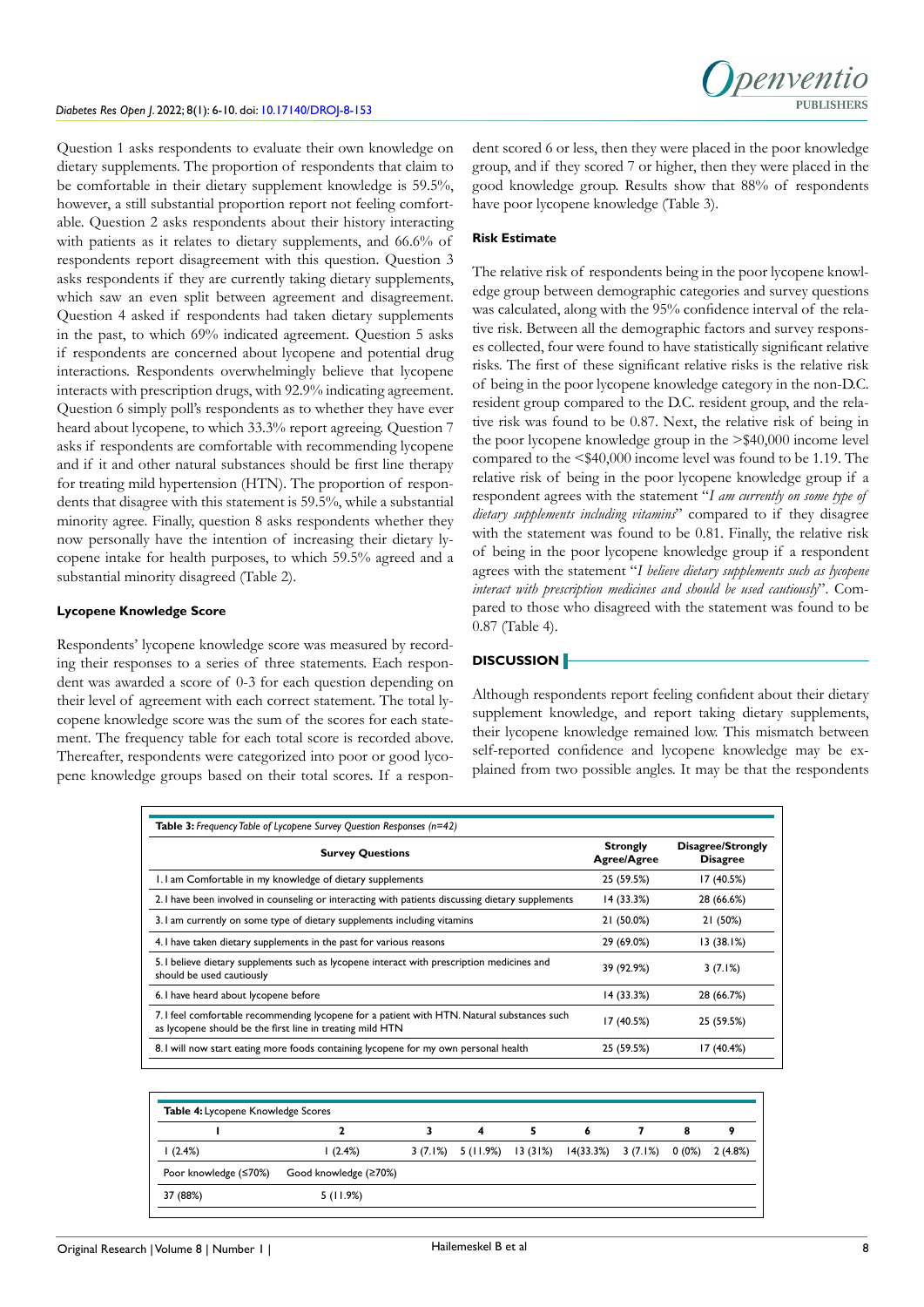are legitimately knowledgeable about dietary supplements generally, but that lycopene is too obscure, and so they have not been exposed to research about its potential benefits. This hypothesis is supported by the fact that 66.6% of respondents disagreed that they had heard about lycopene before. Another explanation may be that the self-reported dietary supplement knowledge is inaccurate, and that respondents are not as knowledgeable as they believe themselves to be. This possibility would be congruent with findings from other studies that tested general dietary supplement knowledge. A study conducted by Alqrache et al<sup>[8](#page-4-5)</sup> found that the student body of the Abdulaziz University in Saudi Arabia had low dietary supplement knowledge. Another peculiar finding was that 50% of respondents report currently taking dietary supplements, despite the young age of the cohort. This figure is similar to an-other study conducted by Samreen et al<sup>[9](#page-4-6)</sup> at King Saud University College of Pharmacy, which found that 46.8% of pharmacy stu-dents used dietary supplements. Alqrache et al<sup>[8](#page-4-5)</sup> also found that half of the male students who reported taking dietary supplements did so to improve body image and muscle bulk. It may be that young male cohorts have different motivations for taking dietary supplements, preferring to use them for body-image purposes rather than health reasons.

Several factors were found to have a statistically significant effect on lycopene knowledge. Firstly, non-D.C. residents were found to have a 13.2% lesser risk of being in the poor lycopene knowledge group compared to D.C. Residents. This indicates that lycopene knowledge is poorer among D.C. residents than residents of other localities.

Those with an annual income of >\$40,000 were found to have 19.2% greater risk of being in the poor lycopene knowledge group compared to those with <\$40,000 income. This result at first seems to be counter intuitive, however it may be that those with lower income tend to be more interested in natural products and other products that could be seen as over the counter (OTC) health promoting and disease preventing measures.

Respondents who agreed with the statement "*I am currently on some type of dietary supplement including vitamins*" had a 19% lesser risk of being in the poor lycopene knowledge group. This is not a surprising result, as it is likely that those who takes supplements may be more aware of the landscape of different natural health products and may have had more exposure to information about lycopene.

Respondents who agreed with the statement "*I believe that dietary supplements such as lycopene interact with prescription medications and should be used cautiously*" had a 12.9% lesser risk of being in the poor lycopene knowledge group. This type of caution with regards to anticipating drug interactions may be an artifact of pharmacy school education, which may prime students to expect an interaction. There are indeed many examples of dietary supplements that interact with prescription medications, and so agreement with this statement may indicate a higher level of general knowledge about lycopene and dietary supplements more broadly.

Lastly, an important finding is that, despite the previously mentioned poor lycopene knowledge among respondents, 59.5% of respondents report that they will consume more lycopene containing foods to promote their own personal health. It therefore seems that poor knowledge was not and overwhelming obstacle to respondents' willingness to use lycopene.

If the effects of lycopene on blood pressure revealed by the works of Wolak et al<sup>[3](#page-4-0)</sup> and Li et al<sup>4</sup> are considered, then the potential for public benefit by its supplementation cannot be overstated. While previous studies by Algrache et al<sup>8</sup> and Samreen et al<sup>9</sup> have assessed demographic factors surrounding general dietary supplement use and attitudes, data specifically about lycopene, particularly in an American context, have not been collected. This present study narrows its focus and demonstrates the lack of lycopene knowledge among pharmacy students, and in doing so reveals possible obstacles to the public benefit that could be offered by the adoption of lycopene supplementation.

# **CONCLUSION**

While lycopene knowledge is generally poor, most respondents report willingness to increase their dietary intake of lycopene. Educating health students and the public may be prudent to improve their receptivity to this promising natural antihypertensive agent. More studies with greater reach must be conducted to learn how to achieve this goal more efficiently.

# **LIMITATIONS**

The limitations of this study include its relatively low sample size, the demographic skew of its respondents towards young people and females, and the fact that all respondents were pharmacy students at a single university. These factors damage the external validity of study results, as they may not be representative of the general population of interest.

# **INSTITUTIONAL REVIEW BOARD**

This study has been approved by the Howard University (HU) Institutional Review Board (IRB).

# **CONSENT**

Obtained.

# **CONFLICTS OF INTEREST**

The authors declare that they have no conflicts of interest.

# **REFERENCES**

<span id="page-3-0"></span>1. Ostchega Y, Fryar CD, Nwankwo T, Nguyen DT. *Hypertension Prevalence among Adults Aged 18 and Over: United States, 2017–2018. NCHS Data Brief, no 364*. Hyattsville, MD, USA: National Center for Health Statistics; 2020.

<span id="page-3-1"></span>2. Imran M, Ghorat F, Ul-Haq I, et al. Lycopene as a natural antioxidant used to prevent human health disorders. *Antioxidants (Basel)*. 2020; 9(8): 706. doi: [10.3390/antiox9080706](http://doi.org/10.3390/antiox9080706)